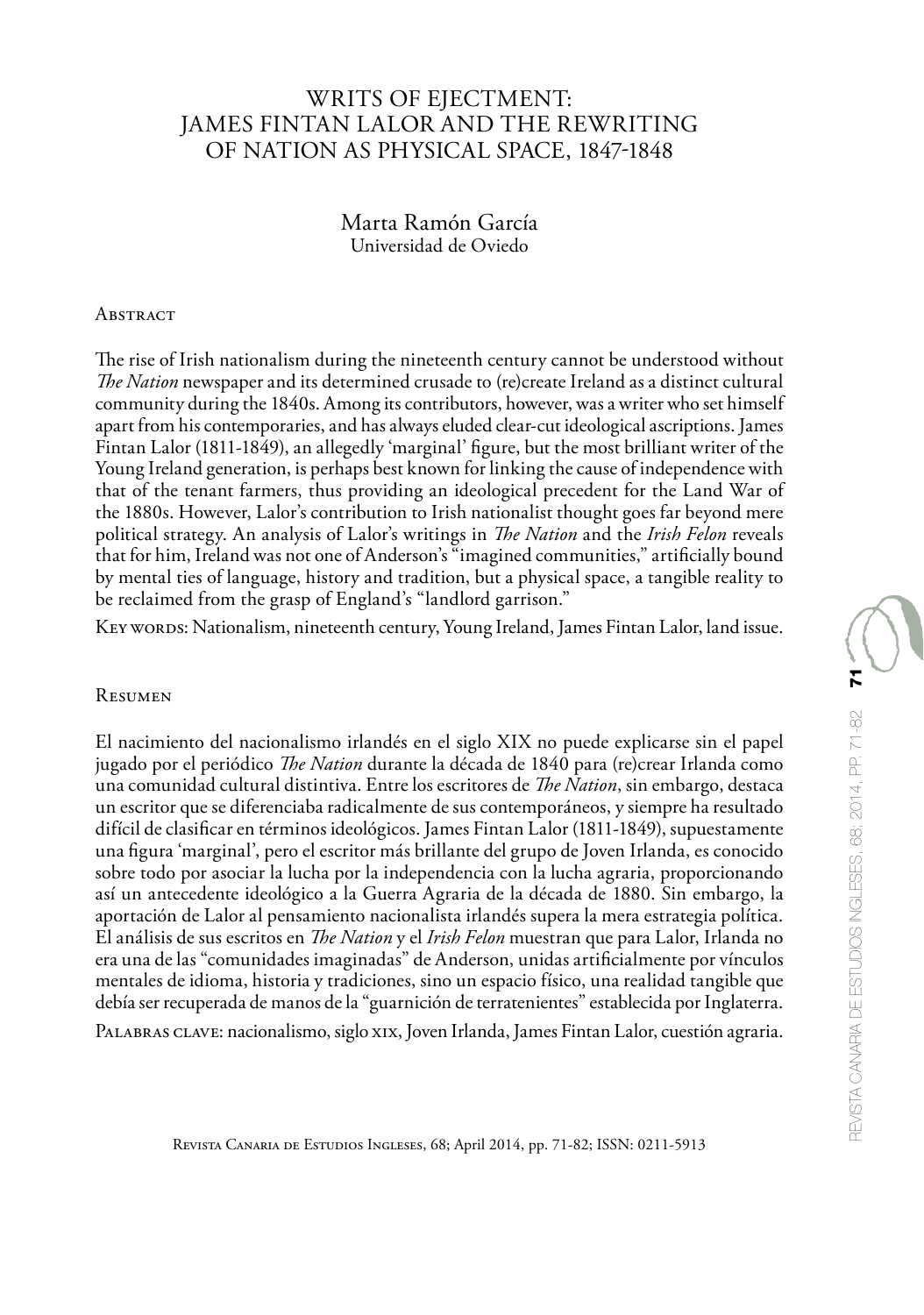In his emblematic study of nationalism as the construction of "Imagined Communities," Benedict Anderson addresses the role of print in the construction of collective national identity, and focuses his attention on newspapers as the "extreme" form of the book; a "one-day best-seller," around which a mass ceremony takes place:

The almost precisely simultaneous consumption ("imagining") of the newspaperas-fiction. [...] Each communicant is well aware that the ceremony he performs is being replicated simultaneously by thousands (or millions) of others of whose existence he is confident, yet of whose identity he has not the slightest notion. (35)

But beyond their role in establishing a psychological bond between readers in an "imagined community," newspapers are also encoders and disseminators of ideology. The rise of Irish nationalism during the nineteenth century cannot be understood without *The Nation* and its determined crusade to (re)create Ireland as a distinct cultural community during the 1840s. Among the contributors to *The Nation*, however, one particular figure stands out who represented an entirely different approach to nationalism. For James Fintan Lalor (1807-1849), Ireland was not an intellectual construct, a compound of cultural and historical traditions, but a material object to be reclaimed; while the Irish people was an entity he never felt the need to define, except to vindicate the tenant population and exclude the landlord class.

Lalor was one of the most powerful writers of the Young Ireland generation, and one of the very few whose press writings transcended the short life of the weekly journal to be republished as anthologies (e.g. O'Donoghue; Marlowe; Fogarty; Ramón). Lalor's enduring popularity seems all the more remarkable because it actually rests on a very small corpus of about a dozen articles. It becomes easier to understand when we add that these articles were published between 1847 and 1848, at the height of the Famine, and with a degree of literary quality that argues for Lalor's inclusion among the great names of nineteenth-century European journalism.

Although Lalor is best known as an agrarian activist, the prophet of the Land War of the 1880s, his ideological sophistication and his strongly inspirational prose made him a tempting founding father for various other causes at the turn of the twentieth century. Thus for instance, while Patrick Pearse singled him out as one of the four evangelists of Irish Separatism along with Wolfe Tone, Thomas Davis and John Mitchel (240), James Connolly with a little straw-clutching celebrated him as "the Irish apostle of revolutionary Socialism" (121). Lalor's posthumous appeal, on the other hand, is in poignant contrast with his considerable difficulties to make converts during his lifetime. Throughout his short career, Lalor remained a writer at the margins of a movement itself marginal; the visionary whose proposed solution to the Famine crisis was considered too radical even by his supposedly radical coreligionists.

As a thinker on the Famine, Lalor was not original either in his anxiety about the collapse of the small tenant class, his censure of the landlords, or his belief that any solution to the land question must include Irish independence. However, while most contemporary writers focused their attention on short-term relief measures, improvements in land legislation, or the panacea of self-government, Lalor discarded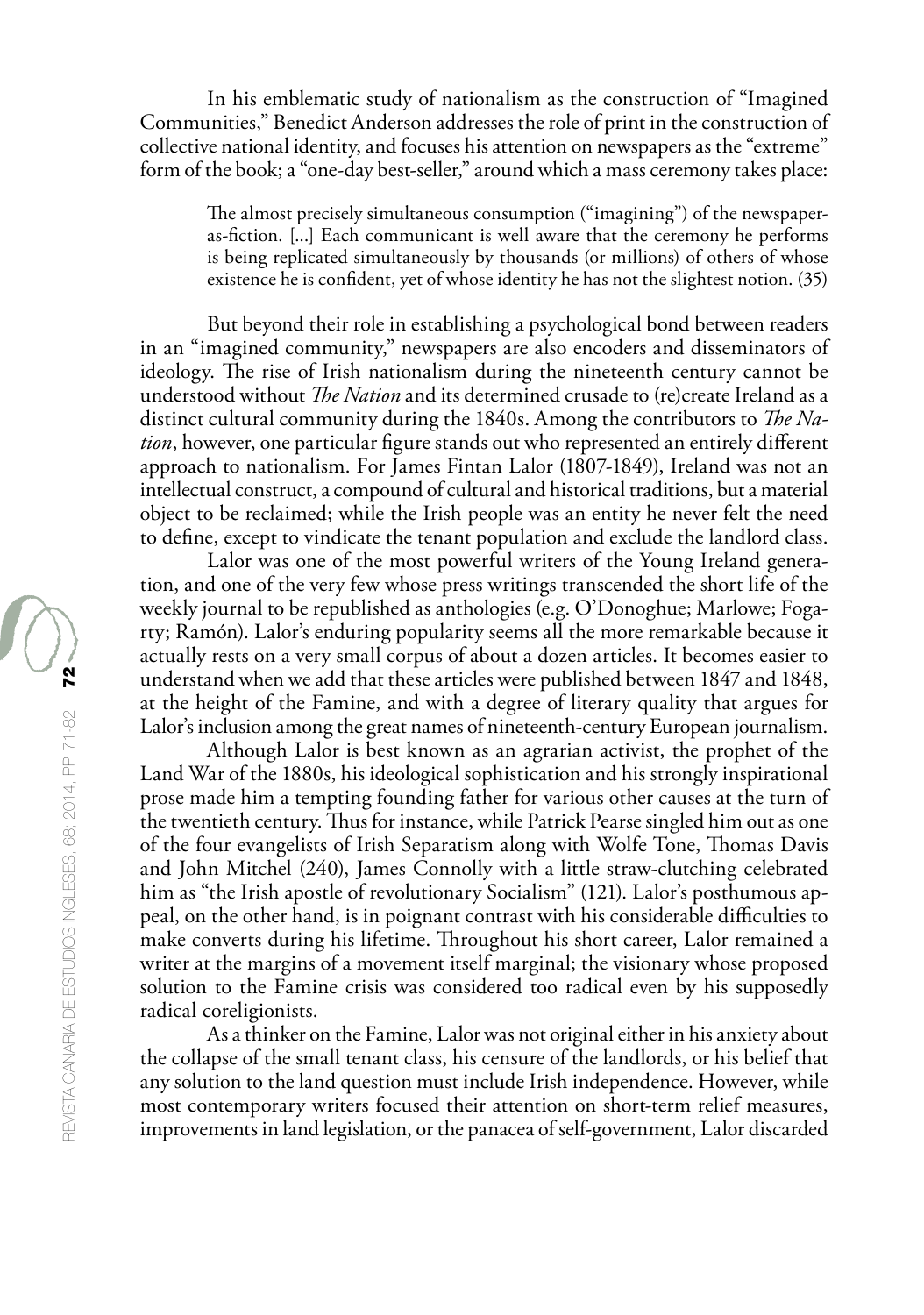all such distractions, proclaimed that society was already effectually dissolved, and advocated nothing short of a thorough reorganisation of the social fabric with the tenant class at its core (*The Nation*, 24 April 1847). His approach to the nationalist cause was equally sweeping. Repeal "in its vulgar meaning" he dismissed as a futile and impracticable cause; he aimed for bigger game. As he wrote to John Mitchel in June 1847:

My object is to repeal the Conquest—not any part or portion but the whole and entire conquest of seven hundred years—a thing much more easily done than to repeal the Union. That the absolute (allodial) ownership of the lands of Ireland is vested of right in the people of Ireland—that they, and none but they, are the first landowners and lords paramount as well as the lawmakers of this island [...] these are my principles. (Fogarty 43-44)

Lalor's determination to "repeal the conquest" was more than a powerful catchphrase; it went hand in hand with a new formulation of Irish nationalist demands not based on ethnic difference or political grievances, but national property rights: the Irish land was the rightful property of the Irish people, and it must be reclaimed from a "robber" landlord class who had usurped it by force. In the context of the Famine, this natural right became reinforced by the laws of survival. The landlords, Lalor denounced, "have served us with a general writ of ejectment. Wherefore I say, let them get a notice to quit at once; or we shall oust possession under the law of nature." (*Irish Felon* (24 June 1848)).

While John Mitchel was famously converted to radicalism under Lalor's influence, most of the Young Ireland leadership was more alarmed than impressed by Lalor's arguments. To middle-class romantic nationalists, singing the praises of revolution in the abstract was one thing; trying to subvert the social order by suppressing landlordism and raising the spectre of land nationalisation was quite another. Although the Young Ireland leaders were quite willing to debate Lalor's ideas in correspondence, they refused to give them public endorsement, and when Lalor died prematurely in December 1849 he remained a minor figure, merely celebrated as yet another 1848 martyr, or wielded as ammunition in the bitter subsequent fallout between John Mitchel and Charles Gavan Duffy (*The Nation* (27 May 1854)). His incorporation to the literary canon of the Land War and early-twentieth-century nationalism has further obscured the full extent of his intellectual originality when his writings were first published. This article wishes particularly to highlight Lalor's pioneering role in rewriting the Irish nation, not as a creature of political imagination to be fashioned into existence—as Benedict Anderson posits—but a real, physical object to regain possession of.

James Fintan Lalor was born at Tennakill, Abbeyleix, Co. Laois, on 10 March 1807, the eldest of twelve children. His father, Patrick Lalor, was a substantial gentleman farmer who gained national renown in 1831 as a leader of the Tithe War, and immediately afterwards as an O'Connellite MP. As the story goes, the young James Fintan was dropped from a servant's arms as a child, and suffered a spinal injury that made him a hunchback. His health was also quite delicate, especially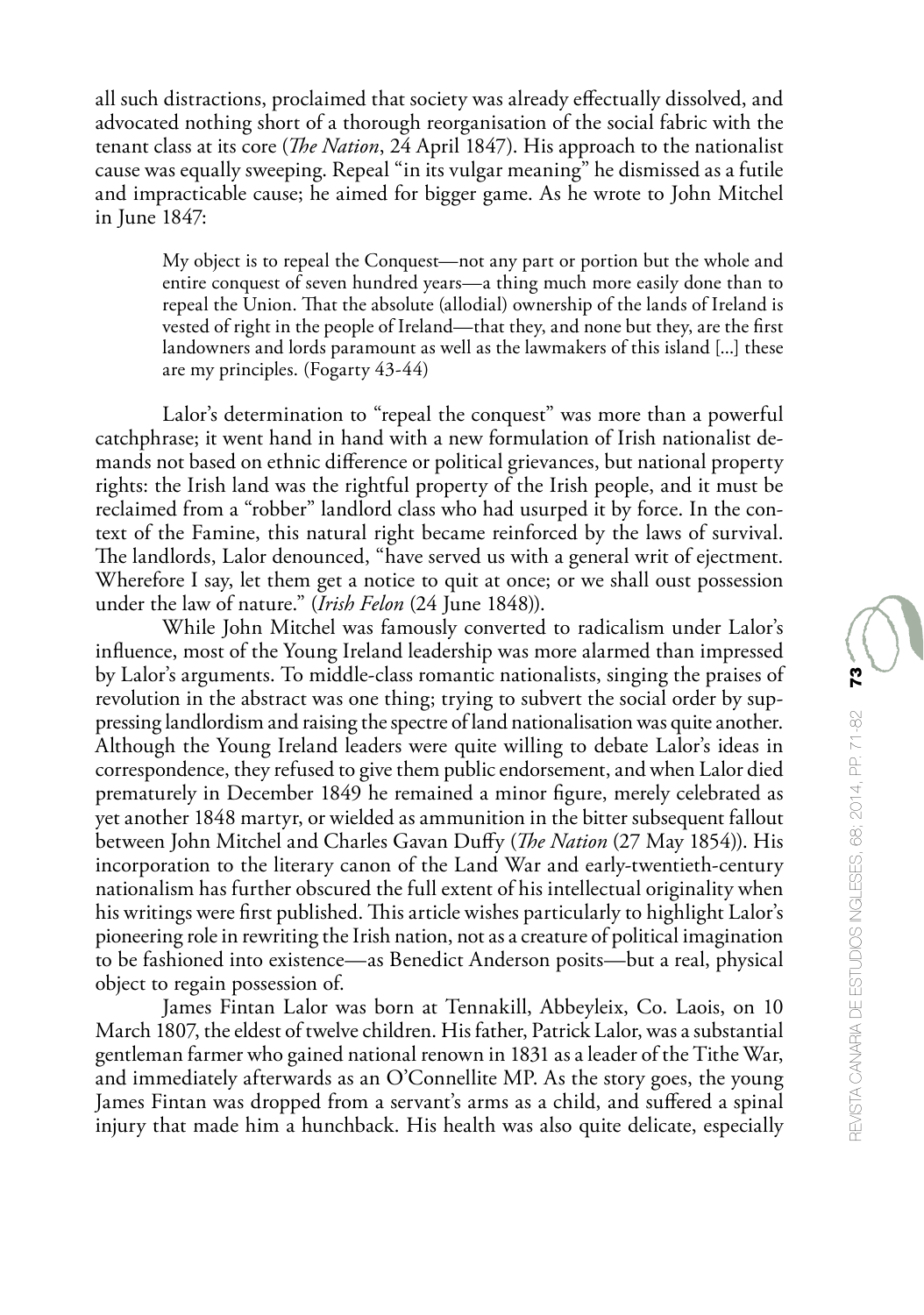after he contracted some kind of pulmonary illness, probably tuberculosis, during the mid-1840s. By 1848, every new acquaintance he made was struck by the contrast between his weak, deformed body, and his vigorous and original mind.

Beyond the poetic nature of this story, however, Lalor was indeed profoundly original, even in his choice of political course. While the archetypal Young Irelander would have begun his career within the Repeal Association, and he himself belonged to a family of committed Repealers, Lalor was intensely disgusted by the whole movement. In his view, the Repeal Association was corrupt, ineffectual, and completely mistaken as to objectives and methods (qtd. O'Neill 133-135). For Lalor, the key to national prosperity, and the only goal worth pursuing, was not the trappings of legislative independence, the Repealers' wild-goose chase, but the physical control of the soil. And O'Connell's political programme, besides placing tenant-right firmly in the post-Repeal future, included the repeal of the Corn Laws, the tariff system protecting Irish agriculture from foreign competition. In 1843, at the height of O'Connell's campaign of monster meetings, Lalor wrote a shocking secret letter to Sir Robert Peel, the Conservative prime minister, offering information to help destroy the Repeal Association. There is no evidence that his offer was taken up, but this letter provides an insight into Lalor's political mindset. As he explained to Peel:

I was, myself, at one time, something *more* than a mere Repealer, in private feeling; but Mr. O'Connell, *his agitators*, and his series of wretched agitations, first *disgusted* me into a conservative in point of *feeling*; and reflection and experience have *converted* me into one in point of *principle*. I have been *driven* into the conviction, [...] that it is only to a Conservative Government, to her landed proprietors, and to *peace*, that this country can look for any improvement in her social condition. (O'Neill 36-38)

Lalor has been described, harshly but not wholly without foundation, by D.N. Buckley as "hawking his ideas about from post to pillar in the (vain) hope that some individual, club, or party would sponsor and help to realise them" (28). When the Conservatives repealed the Corn Laws in 1846, and thus abandoned agrarian protectionism, Lalor swerved course and again turned his attention towards the nationalists. Circumstances were particularly propitious; Young Ireland seceded from the Repeal Association in July 1846, and a few months later announced the foundation of their own organisation, the Irish Confederation. On 11 January 1847, before the principles of this new organisation were officially proclaimed, Lalor wrote to Charles Gavan Duffy in order to offer his own recommendations. Above all, Lalor urged that they should not commit themselves explicitly either to Repeal—a "petty parish question" compared to the real issue at stake—or to the use of "moral force" alone, as was O'Connell's mantra (Fogarty 3-4).

Success, Lalor urged, required the support of the rural masses, but in order to win them over to Repeal, Young Ireland had to offer them some more tangible benefit than legislative independence; they had to become the champions of the right to land, as well as nationality. With the right goal in sight, the tenantry would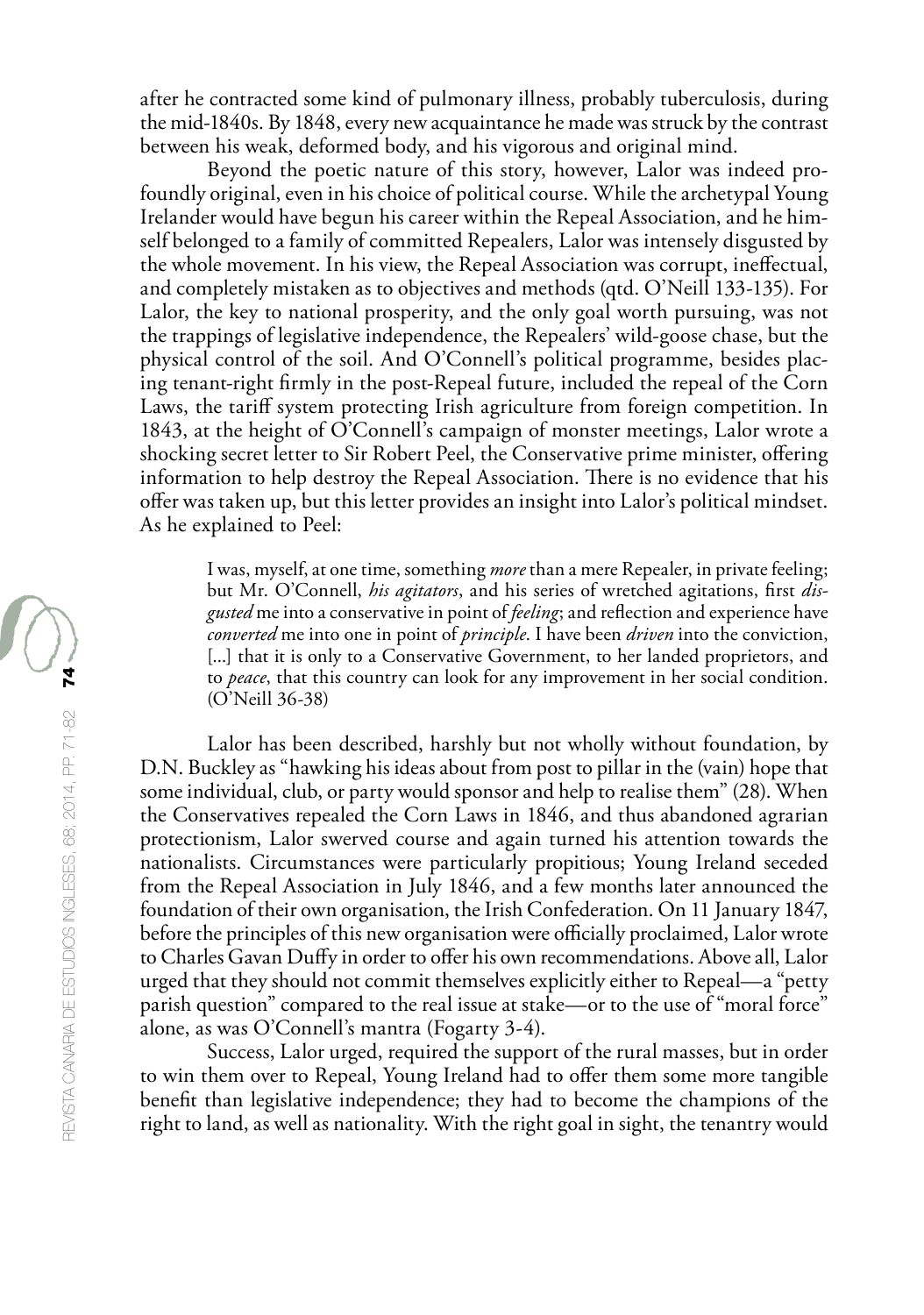provide Young Ireland with the necessary muscle to pressurize the government, and achieve *both* self-government and tenant-right. This combination of agrarian and nationalist demands is of course what Lalor is most famous for, the proverbial image of the land question acting as the railway engine that would carry Repeal through to success. But this was a mere point of strategy; Lalor's intellectual originality went much further, and became spectacularly evident when he accepted Duffy's invitation to publish his ideas in *The Nation*.

In his first public letter on 24 April, and two more which followed on 15 May and 5 June, Lalor described the operating causes of the Famine with masterful clarity, and concluded what modern researchers now take for granted: the Famine was not only a human tragedy; it was a watershed, the collapse of the existing social order and the emergence of a new one. Mass deaths and emigration were draining the country of the small tenant population, and heralding the change from tillage farming to grazing. As Lalor lamented, "The agriculture that employs and maintains millions will leave the land, and an agriculture that employs only thousands will take its place. Ireland will become a pasture ground once again." (*The Nation* (15 May 1847)). Lalor's aim in these early, relatively moderate articles was partly to persuade the landlords, for their own good, to help stop the haemorrhage of depopulation, and give the Irish people a new "social constitution," as he termed it, based on the creation of a strong tenant class.

It should not come as a surprise that the landlords were less than receptive to this proposal, but that was probably no more than Lalor expected. He was far more disappointed in his new nationalist allies. After his first contact with Charles Gavan Duffy, Lalor had received a warm welcome into the Irish Confederation, and had been led to expect support. However, most of the leadership were extremely reluctant to deviate from their old dogmas—Repeal above all else—and remained outwardly sympathetic, but in effect uncooperative. The rare and celebrated exception was John Mitchel, who gradually came to share Lalor's view of the landlords as the "foreign garrison" of republican rhetoric, and the land system as the foundation of British domination (Mitchel 178). But Mitchel's conversion to radicalism was slow, and Lalor spent 1847 in the vain hope of seeing the Confederation adopt his agrarian programme. After a catastrophic attempt to set up a tenant league in September 1847, Lalor gave up political activism in frustration and disgust (O'Neill 69-72).

He only returned to the public forefront in June 1848, when John Martin offered him a place in the editorial staff of the *Irish Felon*, the intended successor to John Mitchel's firebrand *United Irishman*. Between 24 June and 22 July 1848, the final month before the Young Ireland insurrection, Lalor published seven articles in the *Felon*. Free from any further need to conciliate the landlords, Lalor alternated proposals for a new revolutionary organisation with detailed expositions of his ideas on independence and popular sovereignty. The very first issue of the *Irish Felon* on 24 June featured a full-page letter by Lalor to the editor, John Martin, laying out the grounds on which he was ready to offer his cooperation. Not for the first time, the force of Lalor's rhetoric gave later republicans a wealth of warlike quotes: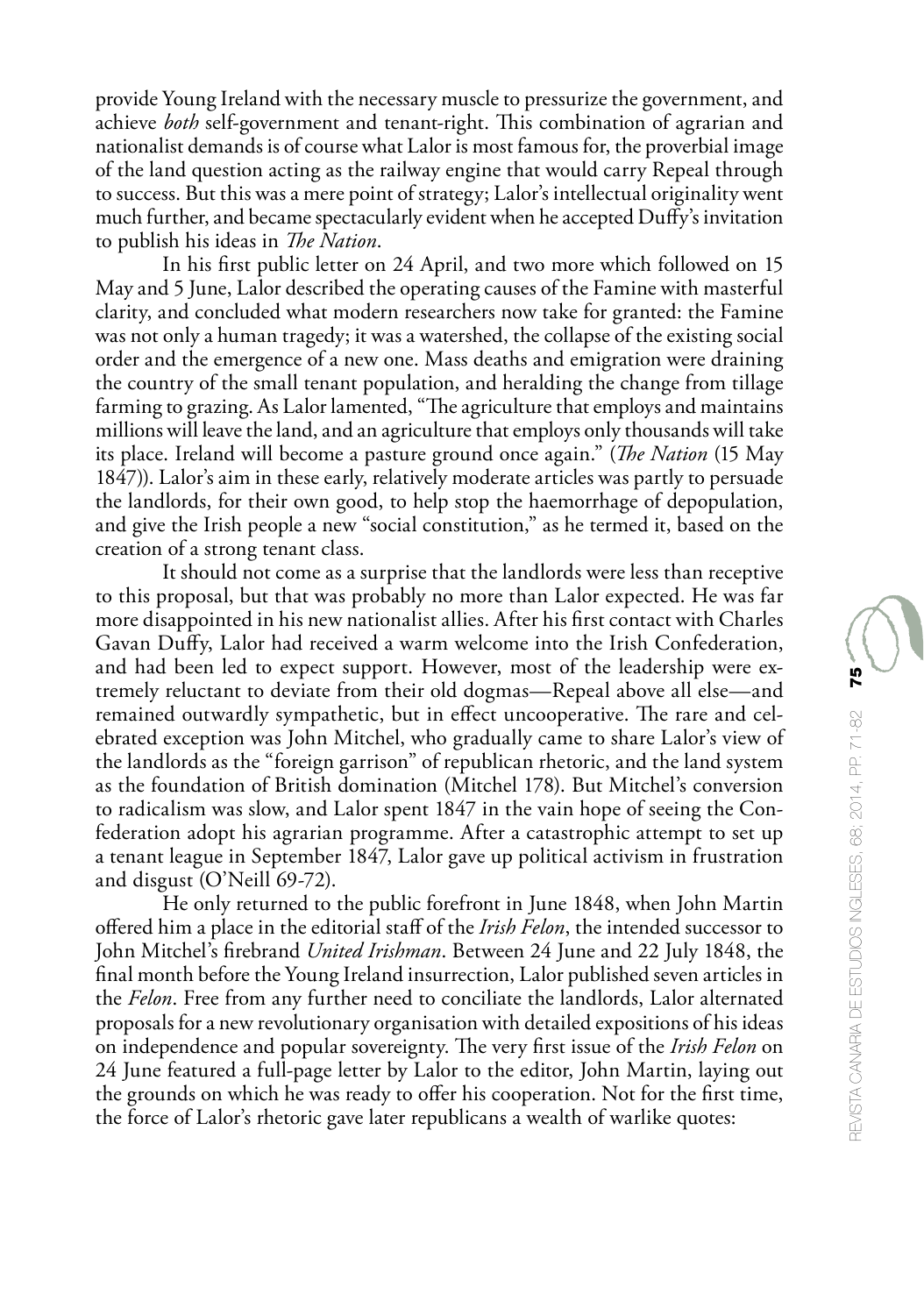Ireland her own—Ireland her own, and all therein, from the sod to the sky. The soil of Ireland for the people of Ireland, to have and to hold from God alone who gave it [...] Not to repeal the Union, then, but to repeal the conquest, [...] not to resume or restore an old constitution, but to found a new nation, and raise up a free people, and strong as well as free, and secure as well as strong, based on a peasantry rooted like rocks in the soil of the land—this is my object, as I hope it is yours.

But besides stirring exhortations, this letter also contained Lalor's first public declaration of his political principles. He began once again by establishing a clean break with the standard nationalist demand: he was emphatically *not* seeking to repeal the Union. Repeal as usually understood was a dead-end cause; neither "moral force" nor revolution could succeed in bringing it about. The British parliament would never be coerced into granting it by mere political agitation, and the Irish people—at least the rural masses—would never be induced to join a physical force movement for such an airy goal; one that, besides, failed to get at the heart of British dominion: the landowning establishment. Success required an alliance of town and country; the nationalist demands of the urban population, and the agrarian demands of the rural population.

But Lalor's principles went beyond a utilitarian alliance of interests. To him, land tenure and nationality were not only complementary banners; they were one and the same cause. Lalor was unique among contemporary nationalists, in that he did not base his demands on cultural distinctiveness, the country's "rights and wrongs," or the legal technicalities that allegedly invalidated the Act of Union, as O'Connell liked to do (e.g. *Freeman's Journal* (28 Oct. 1840)). Lalor approached independence as a matter of national property rights. Using the legal phraseology of land ownership, he declared that the whole of Ireland "up to the sun, and down to the centre," was of right the property of the Irish people who, as sole owners, were also the only ones entitled to make laws for it. And he continued:

In other, if not plainer, words, I hold and maintain that the entire soil of a country belongs of right to the entire people of that country..., to let to whom they will, on whatever tenures, terms, rents, services, and conditions they will; one condition being, however, unavoidable and essential, ...that the tenant shall bear full, true, and undivided fealty and allegiance to the nation.

Lalor warned his readers not to be distracted by "constitutions, and charters, and articles, and franchises," the trappings of a "mock" freedom. True national independence meant effective, physical possession of the land itself. In Lalor's ideological universe, just as national rights materialised as agrarian rights, national sovereignty materialised as land ownership (Buckley 36). In effect, Lalor enlarged the scope of social contract theory from power relations between individuals, to control over the land itself. The consent of the governed (in his case, significantly *mutual* consent among the people, rather than between themselves and a sovereign ruler) was necessary not only to give legitimacy to the government and its laws, but also to sanction the occupation and use of the soil.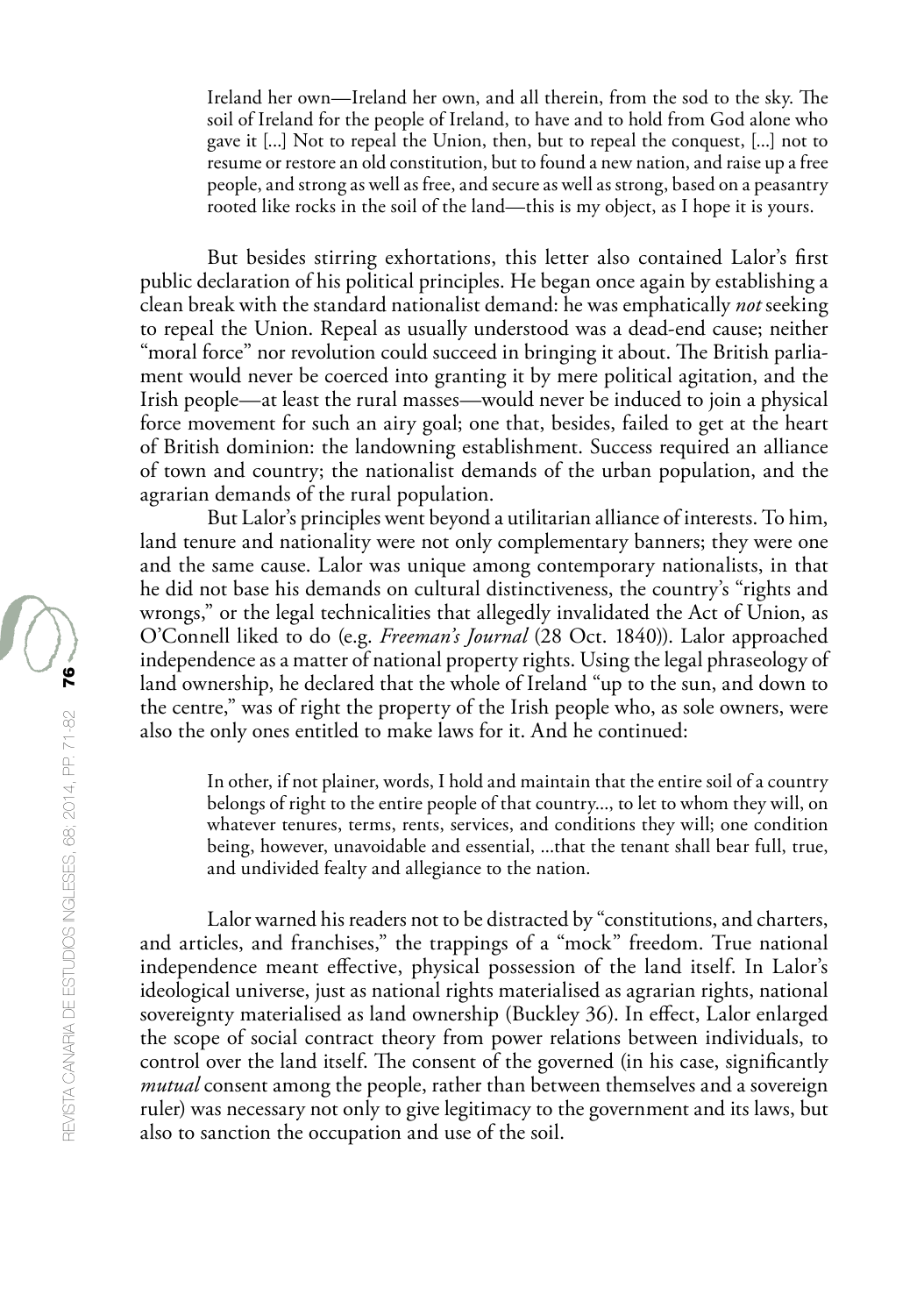But it was Lalor's fifth article, published on 8 July and solemnly entitled "The Faith of a Felon," that most clearly laid out his theories on the nature of British dominion and the Irish right of resistance. The opening paragraphs explained:

Years ago I perceived that the English conquest consisted of two parts combined into one whole,—the conquest of our liberties, the conquest of our lands. I saw clearly that the re-conquest of our liberties would be incomplete and worthless without the re-conquest of our lands,—would not, necessarily, involve or produce that of our lands [...]; while the re-conquest of our lands would involve the other—would, at least, be complete in itself, and adequate to its own purposes.

As he explained, he was "biding his time" when the Famine broke out, decimating the smallholders on which he counted for strength, and making reconquest vitally urgent. When Young Ireland split from O'Connell, Lalor saw his opportunity to change the course of Irish politics, and made his overtures to the Council of the Irish Confederation. Unfortunately the Young Ireland elite were social conservatives who believed in the necessity of a national aristocracy, and dreamed of achieving independence without upsetting the social order. Except for a very small minority, Lalor lamented, "They desired, not a *democratic*, but a merely *national* revolution." Thus they threw away precious months in a futile effort to win over the landlords. Lalor passed over regrets, and again laid out his programme for his new readers, summarised in four points. The first two declared that tenants ought to refuse all payment of rents exceeding their own subsistence needs for the year, and resist ejectment. The last two help to explain why James Connolly felt compelled to claim Lalor for the Socialist pantheon:

- 3. That they [the tenants] ought further, *on principle*, to refuse all rent to the present usurping proprietors, until the people, the true proprietors... have, in national congress or convention, decided *what* rents they are to pay, and *to whom* [...].
- 4. And that the people, ...ought to decide... that those rents shall be paid *to themselves*, the people, for public purposes [...].

In Lalor's case, however, appearances are deceptive. His view of that elusive entity called the Irish people, and of "democracy" as a class, was constrained to the tenant population; would-be small capitalists, rather than exploited workers. There was in Lalor's scheme no master plan including either rural labourers or the working population as a whole. But beyond issues of political affiliation, and more closely within the scope of this article, Lalor's manifesto also included his most detailed analysis of the significance of the British conquest and its implications for the property rights of the landlord class. Lalor did not wish the Irish people to take over the land merely on account of the pressing necessity of the hour; he demanded it as a universal right. And in order to make his case, he set out to prove that the only competing right, that of the landlord, was in effect null and void.

Lalor defined private property categorically as "the right of man to possess, enjoy, and transfer, the substance and use of whatever *he has himself* created." This therefore excluded land, which was conversely "the free and common property of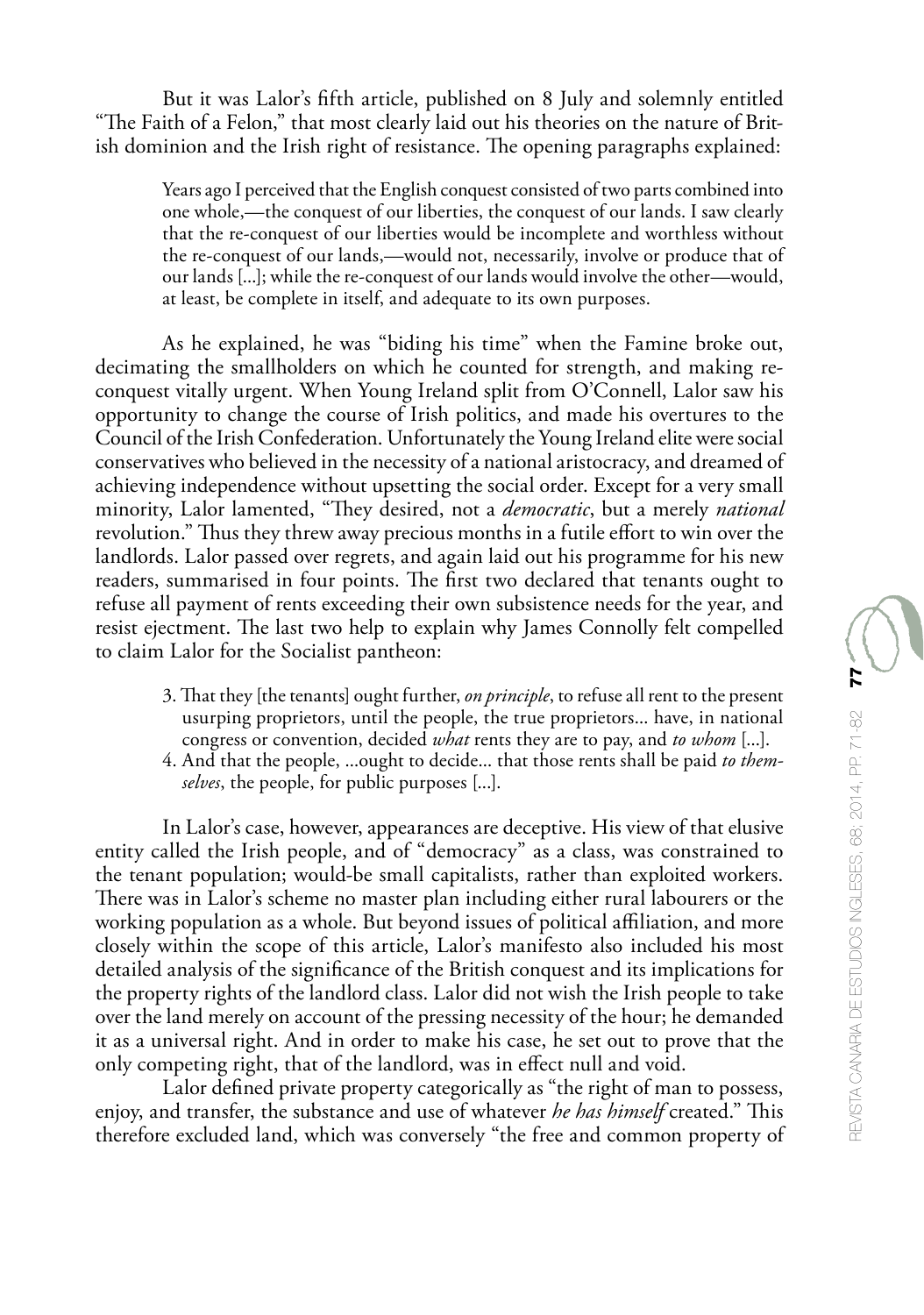all mankind, of natural right, and by the grant of God." All men being equal, Lalor continued, no man had the right to appropriate to himself any portion of it except by the common consent and agreement of the community. Against this, British constitutional law upheld "first occupancy" as the basis of land property—in other words, the land belonged to whoever was in occupation, in this case the landlords. Lalor dismissed this as an artificial principle, formulated *ex post facto* in order to justify the British system of settlement. Unless he were thrown on a desert island, Lalor argued, every single individual trying to claim "first occupancy" would have to assert his right against someone else. And then, he concluded, "*what constitutes* occupancy? What length of possession gives 'title by occupancy'?"

For Lalor, there were only two ways in which land was ever settled: by common agreement, or by force. Common agreement yielded the fairest system of distribution, but even when this was the case, ultimate property rights remained in the hands of the community at large, who retained the right to revise and amend the system at any time. Stability therefore depended on finding a settlement that the majority of the population would be interested to maintain. In Ireland, however, settlement had been founded on conquest, and thus it was that 8,000 individuals had been given full possession of the land against the rights of the remaining eight millions. Conditions for the tenants were better in Ulster, Lalor explained, because it had not been simply conquered, but "colonised"; the native Irish had been expelled, and the "conquering race" had agreed on a system of occupation—the Ulster custom—among themselves.

To voices that might defend the landlords' claim to the soil on the grounds that they, too, were "one class of the Irish people," Lalor responded categorically by excluding them not only from the Irish nation, but any other; in Foucaldian terms, a radical subversion of Othering which made the powerful the intended object of exclusion and enforced alienation:

Strangers they are in this land they call theirs,—strangers here and strangers everywhere; owning no country and owned by none; rejecting Ireland and rejected by England; tyrants to this island and slaves to another; ...an outcast and ruffianly horde, alone in the world and alone in its history, a class by themselves.

The way to regain control of the soil, of undoing the conquest and turning the tables on the mass eviction process that the landlords were embarked on, was neither political campaigning, as Young Ireland persisted in, nor a hopeless recourse to revolution, as was sometimes threatened, but what Lalor termed "moral insurrection": refusing to acknowledge British authority, taking "quiet and peaceable" possession of government, and defending its exercise by passive resistance or defensive force (*Irish Felon* (1 July 1848)). But he acknowledged that wholesale civil disobedience was impracticable. Instead, he suggested concentrating resistance on one carefully selected law:

The law you select for assailing must have four requisites:—first, it must form no part of the moral code; second, it must be essential to government... one the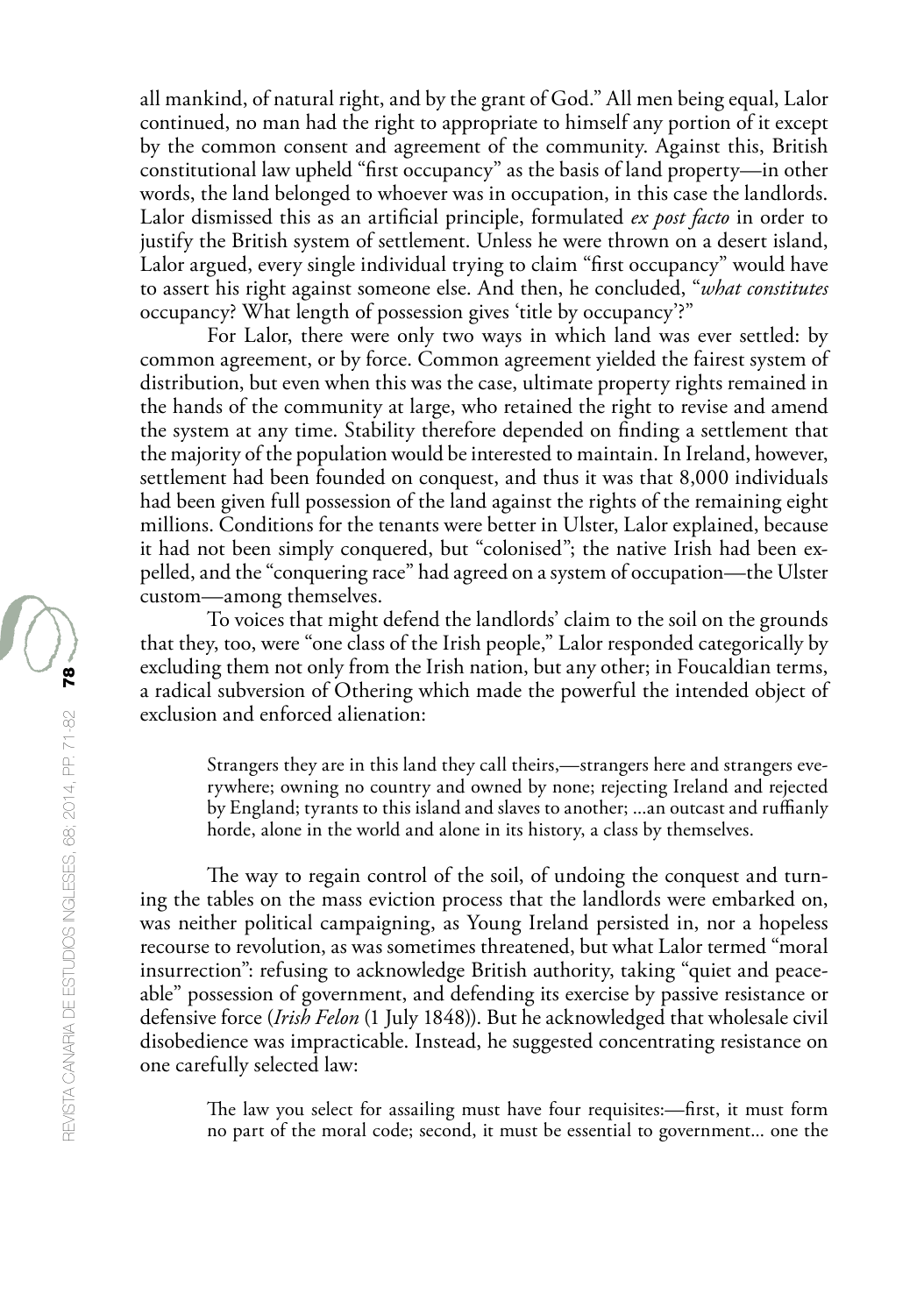abrogation of which would be an abrogation of sovereignty; third, it must be one easily disobeyed; and fourth, difficult to enforce; in other words, a law that would *help* to repeal itself.

Although Lalor was ostensibly merely drawing attention to the futility of the Repeal campaign—arguing that there was no such law on which Repealers could take their stand—the implication was strongly in favour of his own agrarian version of national sovereignty: while "unluckily" there was no state tax in Ireland that could be resisted as a matter of principle, there was a landlord system which levied its own equivalent in the form of rent. A general rent strike would bring landlordism to its knees, force Britain to come to the rescue, and lead to a full-blown revolution. (*Irish Felon* (8 July 1848)). If this revolution were successful, it would be the end of both landlordism and British authority in Ireland.

Lalor's theories of popular sovereignty and land ownership were not in themselves original. They owed much to classical political theory, and to the contributions of earlier land activists, including Lalor's own mentor, William Conner (see O'Brien). As early as 1835, in a pamphlet entitled *True Political Economy of Ireland*, Conner had anticipated Lalor by denying the principle of private property in land and upholding the supreme value of the labouring classes as the foundation of the whole economic system (2). Lalor's proposed strategy of "moral insurrection" was closely modelled on the Tithe War of the early 1830s, where as explained, his own father had played a prominent role. But Lalor used all these elements to put forward a new and revolutionary approach to Irish nationalism. Lalor looked beyond both political theory and cultural revivalism to focus on the physical world. Thus the land was not for him an ideological construct, a metonymy for the nation at large, but a material object that had to be recovered from British domination, exercised by proxy through the landowning class.

While Lalor was by no means alone in his denunciation of the "Conquest," and in referring to the historical past as a foundation for political claims in the present, he departed radically from contemporary nationalist discourse in that, at the same time, he denied the value of tradition. He argued his points merely on the grounds of natural law; any concrete settlement had no basis other than mutual consent, and could be subjected to revision at any point. And his explanation, perhaps unintentionally, struck at the very root of ethnic nationalism:

For no generation of living men can bind a generation that is yet unborn, or can sell or squander the rights of man; and each generation of men has but a life-interest in the world. But no generation continues the same for one hour together. Its identity is in perpetual flux. (*Irish Felon* (8 July 1848))

It may be no wonder that Lalor fit so uneasily within the nationalist generation so recently bewitched by Thomas Davis. His writings refuse to engage with language, culture, religion, history—everything that was important in the romantic nationalist world, so strongly dominated by the educated youth of the cities. In exchange, Lalor offered theoretical sophistication, logical argumentation, and a view of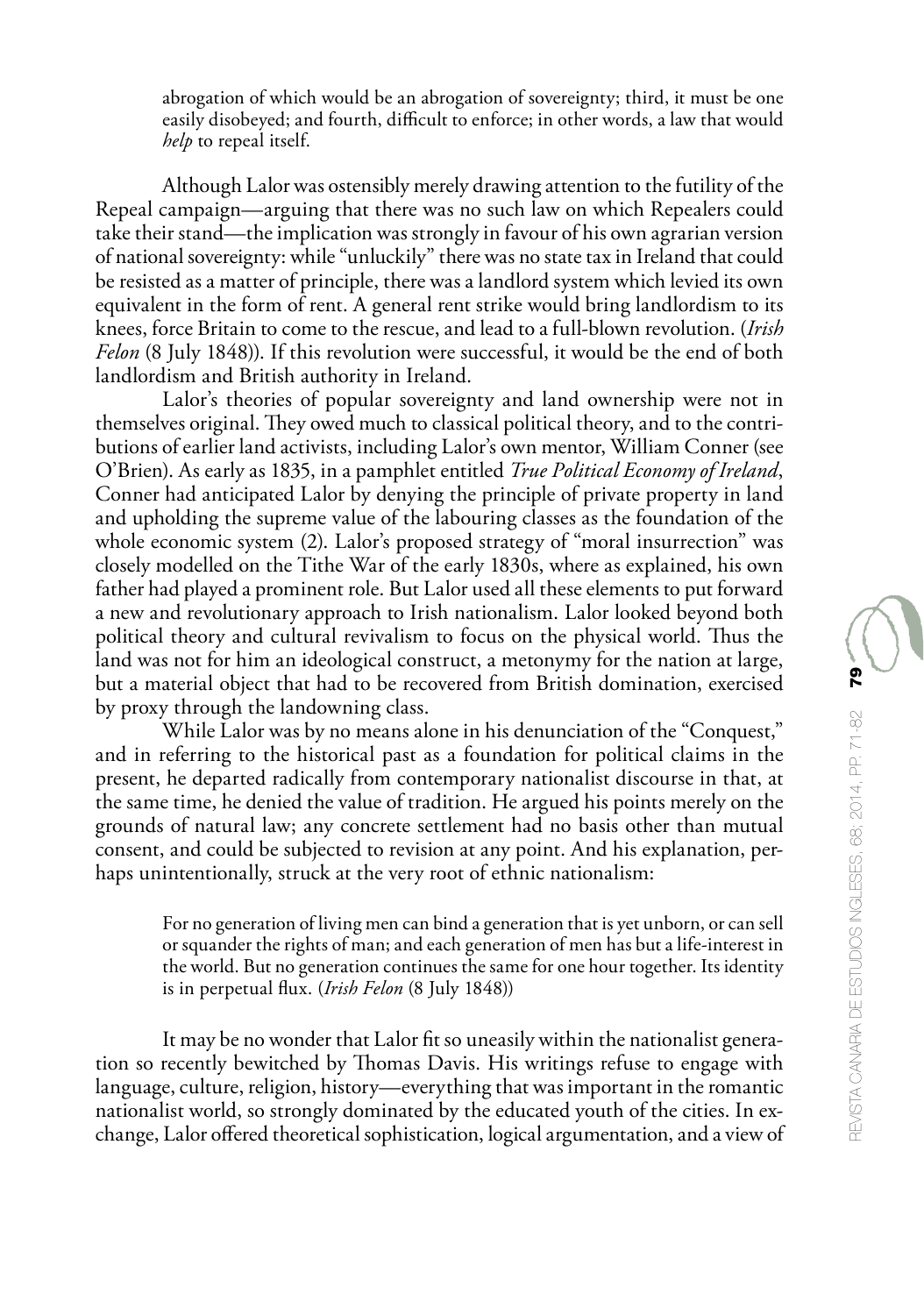Ireland that was exclusively rural, and dominated by the contest between landlords and tenants. Thus while his revolutionary rhetoric captivated the radical youth of the Confederate clubs, his deeper message was generally either rejected, unnoticed or misunderstood. In the immediate posterity of the 1850s and 1860s Lalor was not remembered for his political principles, but his connection with Mitchel, his role as a leader of the 1849 conspiracy, and especially his celebrated final call to arms: "Who strikes the first blow for Ireland? Who draws first blood for Ireland? Who wins a wreath that will be green for ever?" (*Irish Felon* (22 July 1848)).

Yet even his claim to nationalist fame has been undermined by modern critics. David N. Buckley denies Lalor's nationalist credentials on the grounds that:

His own concern was with social and economic collapse, rather than with possible future forms of government... The struggle in which he was engaged... was not concerned with orthodox political parties (such as the Repeal Association), with political panaceas (independence), or with popular political forms (franchises, charters or parliaments). His aim was, quite simply, to overthrow the aristocracy. To describe him as a "nationalist," therefore, effectively leaves his central beliefs untouched. (84-85)

Buckley's assessment, however, merely tries to fit the square peg of Lalor's unorthodox theory into the round hole of canonical, culture-driven definitions of nationalism. Buckley finds in turn that Lalor was neither a nationalist, an anarchist, a socialist, nor a conservative; he finally settles on defining him as a bourgeois radical of the Paine school (87). This is an apt conclusion, but Lalor's originality resides precisely in the fact that ascription to one label does not necessarily exclude others. While socialism and anarchism were certainly not on Lalor's list of sympathies, nationalism—understood as the demand for self-government on behalf of a particular community, howsoever defined—was central to his writings. Buckley is perhaps a little too rash in writing off Lalor's numerous references to independence as the product of revolutionary opportunism. Lalor's ideas on a future political settlement were vague and even impractical. His only concrete suggestion, calling for a federal union between Ireland and Britain (*Irish Felon* (1 July 1848)), was merely a nod to contemporary debates, and lost sight of the fact, as Arthur Griffith pointed out, that a third overruling power was still required (Fogarty viii). But lack of a proper postindependence master plan was not uncommon when revolution had to be disposed of first; the Fenians are a prime example of this. Lalor's rejection of established political institutions was echoed by John Mitchel and likewise inherited by the Fenian movement. If Lalor refused to engage with the concerns of cultural nationalism, this does not negate his belief in the existence of an Irish nation; it merely reveals a different set of priorities in the face of the Famine, and a closer identification with the classical republican tradition than the *volksgeist* rhetoric of his own age.

Lalor remained an obscure figure after the 1850s, mostly remembered in Fenian circles for his role in the 1849 conspiracy, which was once claimed as the model for the IRB itself (*Irishman* (3 November 1877)). But tenant farmers were no longer the paradigm for poverty and oppression in the post-Famine bonanza,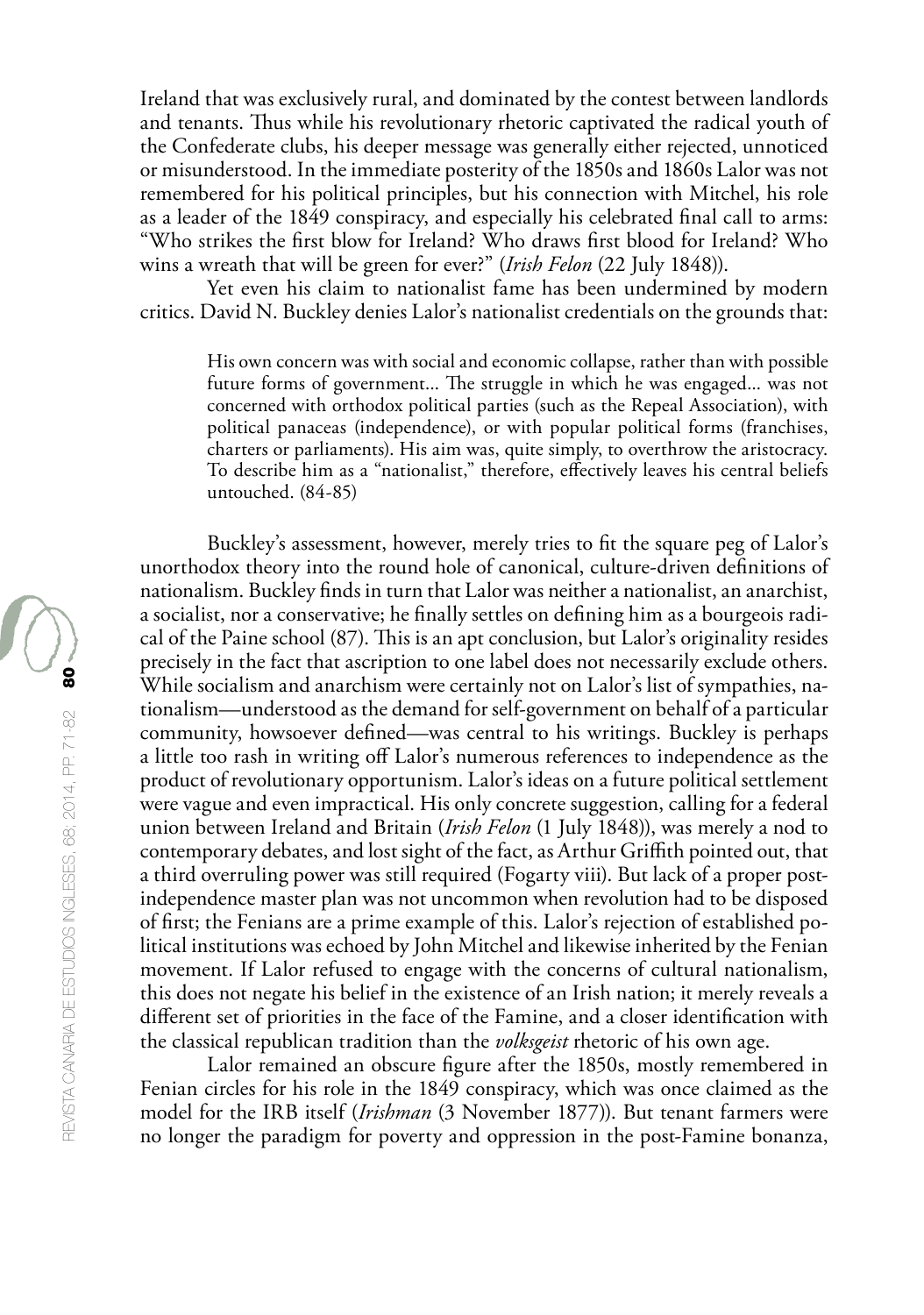Lalor was rescued from oblivion in the 1880s to serve as the alleged intellectual forerunner of the Land War, but the similarities between Lalor's doctrines and those of the Land League were more superficial than real. The Land War was almost exclusively agrarian in focus, with nationalism as a subtext, and ultimately relying on Parnell's efforts in parliament. Whereas Lalor turned his back very emphatically on the British parliament, and unlike Parnell he did not regard the land question as a bargaining counter in the fight for self-government, but treated both causes as integral to each other. All the while, Lalor's most original contribution to Irish nationalist thought—the immediate correspondence between nation and physical space—went virtually unnoticed, especially after the land question was resolved by the various land acts of the late nineteenth century, and the Gaelic Revival again made cultural distinctiveness the core of nationalist discourse. For the nationalists of the twentieth century, Lalor was mainly a prophet of republicanism, an inspiring writer of revolutionary harangues. His agrarian doctrine was celebrated for its revolutionary potential, but as Arthur Griffith remonstrated, "though it liberated the Irish peasant from his serfdom on the soil it did not [...] free the Irish nation." The key to Irish freedom, Griffith declared, was not in Lalor's vision, but in Thomas Davis's (Fogarty xi). Ironically, the rural Ireland that Lalor was struggling so desperately not only to preserve, but to make hegemonic in 1847, proceeded to be recreated, idealised and enshrined in the post-independence imagination. De Valera's Arcadia of cosy homesteads and frugal comforts contrasts with Lalor's unsentimental view of the rural world, not as the embodiment of the national soul, but as the actual, physical body of the nation, literally dying away in the throes of famine. Lalor's Ireland was not one of Anderson's "imagined communities," artificially bound by mental ties of language, history and custom, but a tangible object: the soil that provided sustenance, and the people who depended on it.

Received for Publication: September 2, 2013; Acceptance for Publication: March 27, 2014.

## WORKS CITED

- Anderson, Benedict. *Imagined Communities: Reflections on the Origin and Spread of Nationalism*. London: Verso, 1991. Print.
- Buckley, David N. *James Fintan Lalor: Radical*. Cork: Cork UP, 1990. Print.
- Connolly, James. *Labour in Irish History*. New York: The Donnelly, 1919. Print.
- Fogarty, Lilian. *James Fintan Lalor: Patriot and Political Essayist, 1807–1849*. Dublin: The Talbot, 1918. Print.

Marlowe, Nathaniel ed. *James Fintan Lalor: Collected Writings*. Dublin: Maunsel, 1918. Print.